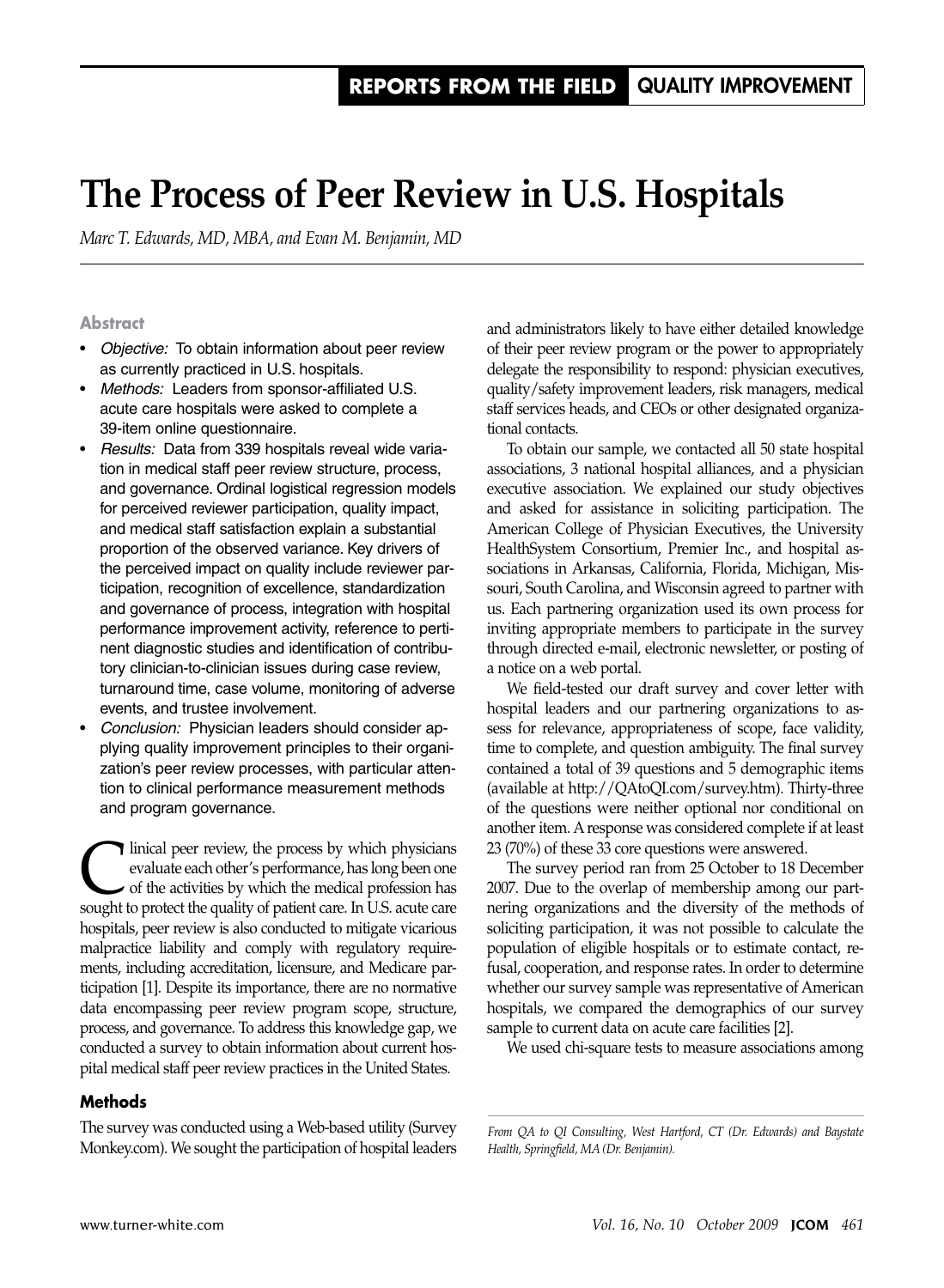|                       | <b>Survey Sample</b> |    | <b>National Data</b> |    |
|-----------------------|----------------------|----|----------------------|----|
|                       | n                    | %  | n                    | ℅  |
| <b>Staffed beds</b>   |                      |    |                      |    |
| $\geq 500$            | 43                   | 13 | 244                  | 5  |
| 400-499               | 19                   | 6  | 173                  | 4  |
| 300-399               | 37                   | 11 | 368                  | 7  |
| 200-299               | 51                   | 16 | 619                  | 13 |
| 100-199               | 82                   | 25 | 1129                 | 23 |
| $50 - 99$             | 38                   | 12 | 1001                 | 20 |
| $25 - 49$             | 36                   | 11 | 1032                 | 21 |
| $6 - 24$              | 25                   | 8  | 370                  | 7  |
| Postgraduate training |                      |    |                      |    |
| Major teaching        | 61                   | 19 | 305                  | 6  |
| Minor teaching        | 73                   | 23 | 901                  | 18 |
| Nonteaching           | 182                  | 58 | 3730                 | 76 |
| Setting               |                      |    |                      |    |
| Urban                 | 192                  | 58 | 2927                 | 59 |
| Rural                 | 138                  | 42 | 2009                 | 41 |

**Table 1.** Demographic Data for Survey Respondents Compared with American Hospital Association Data

program characteristics. We estimated administrative support staffing levels per 100 beds based on the midpoint of the bed-size categories, using 20 and 600 beds respectively for the extremes. Then we applied analysis of variance and multiple regression methods to evaluate differences in program staffing and numbers of committees in relation to other variables, with and without high outliers removed. Finally, we developed multivariate ordinal logistic regression models for self-reported reviewer participation, perceived quality impact, and medical staff satisfaction. Hospital and program characteristics independently associated with these outcome variables were tested in the models. Demographic variables and other survey items thought to have potential relevance were also tested. Response levels were selectively collapsed guided by exploratory data analysis. To simplify presentation, we calculated the adjusted coefficient of determination (*r*<sup>2</sup> ) as a measure of total variance explained by each model from the equivalent multiple regression. Analysis was carried out using Minitab version 15 (Minitab, State College, PA).

#### **Results**

We obtained a total of 401 responses. Of these, 353 were complete (at least 70% of the core questions answered). Among these, 14 represented duplicates, leaving a total of 339 complete responses. Surveys were generally completed by the organization's head of quality, safety and/or performance improvement (50%), or a physician executive (24%). Compared with national data, our sample overrepresents major teaching hospitals and other large hospitals in relation to nonteaching facilities with 25 to 100 beds (**Table 1**).

#### **Governance**

Respondents indicated that the peer review process is governed by the medical staff's executive committee (58%), a specially designated oversight committee (29%), or the hospital's performance improvement committee (or equivalent; 11%). In 42% of responses, governance includes regular review of data involving the process and outcomes from peer review activity with meaningful discussion related to ongoing improvement of the process (irrespective of discussions about individual performance issues). In another 23%, process and outcomes measures are regularly reviewed with little discussion. In the remainder, review of such data is irregular, if occurring at all.

Approximately 73% routinely provide their board of trustees with information regarding peer review beyond that which might otherwise surface in relation to an adverse action. Of these 240 hospitals, 73% provide high-level aggregate data, 30% offer case-specific summary information, 21% provide physician-specific aggregate data, and 11% share case-specific detailed information.

#### **Scope**

The scope of peer review program activities is highly variable. Retrospective medical record review is the only activity common to almost all programs (**Table 2**).

#### **Case Identification and Review**

Various approaches are used to identify cases for peer review (**Table 3**). Nearly all hospitals (96%) use generic screens (eg, mortality, readmissions) to identify potential adverse events or substandard care. Following case identification, 92% perform additional screening prior to peer review. This most commonly is accomplished via chart review by nonphysician clinicians (76%) and/or physicians (50%). In hospitals that do a secondary screen, 44% send fewer than 20% of cases to formal peer review, while 16% send more than 80%. In the course of case review, in addition to examining the medical record reviewers also refer to pertinent diagnostic studies (76%), case screening notes (51%), formally prepared case abstracts (35%), and pertinent operative images (34%).

#### **Peer Review Process**

Peer review is conducted in a committee setting in nearly all hospitals (98%). The number of committees varies with hospital size, ranging from a median (interquartile range [IQR]) of  $1$  (1–3) for hospitals under 50 beds to  $10.5$  (2–20)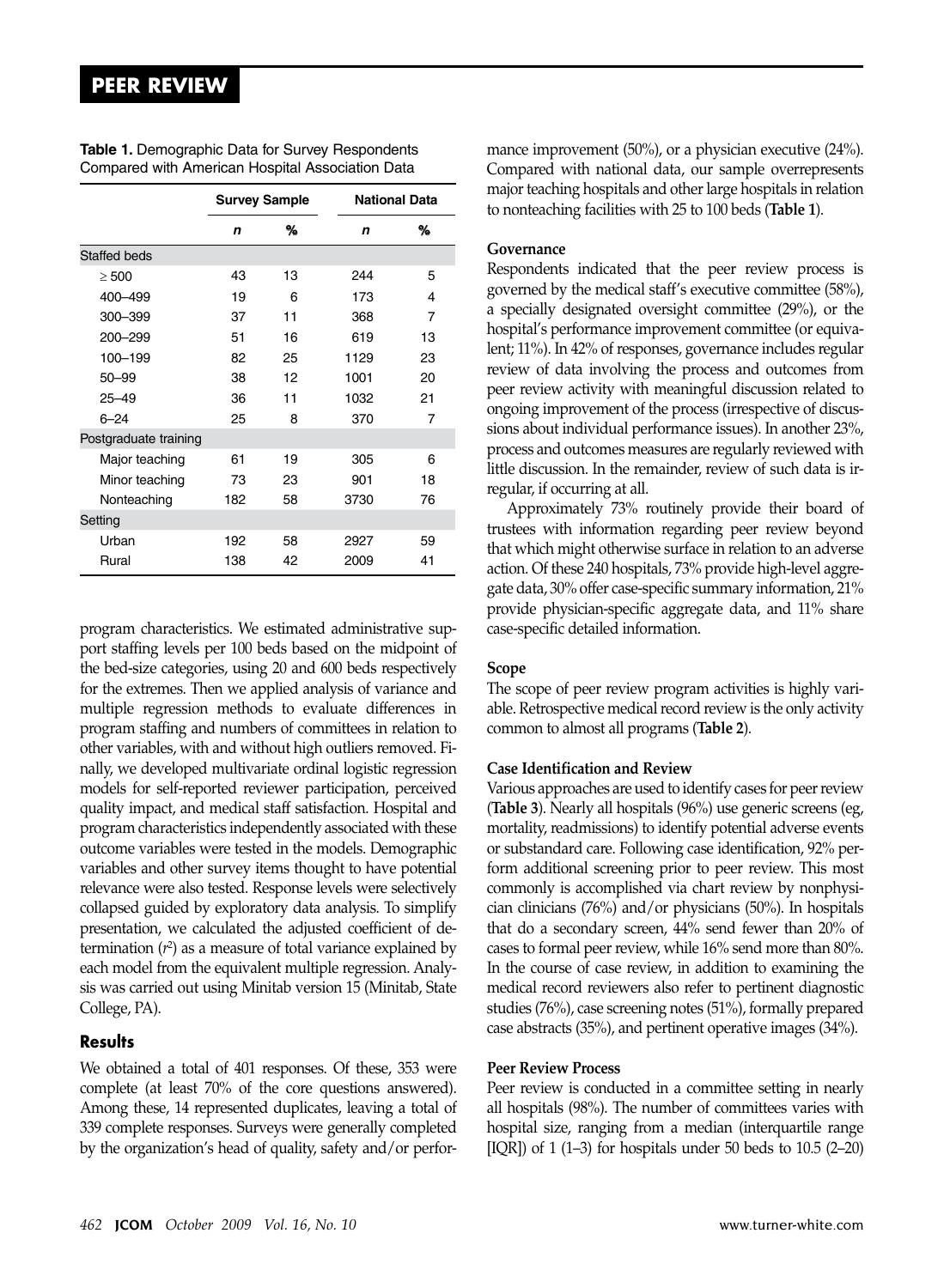## **reports from the field** quality improvement

**Table 2.** Scope of Peer Review Activities (*n* = 339)

|                                                                                                                      | n   | %  |
|----------------------------------------------------------------------------------------------------------------------|-----|----|
| Retrospective medical record review                                                                                  | 326 | 96 |
| Comparative evaluation of performance mea-<br>sures (eg. complication rates, core measures,<br>patient satisfaction) | 251 | 74 |
| Root cause analysis                                                                                                  | 224 | 66 |
| Morbidity & mortality case conference                                                                                | 197 | 58 |
| Concurrent medical record review                                                                                     | 182 | 54 |
| Comparative evaluation of aggregate data from<br>peer review                                                         | 168 | 50 |
| Proctoring for new privileges                                                                                        | 161 | 48 |
| Conducting performance improvement projects                                                                          | 140 | 41 |
| Other interventions to improve individual perfor-<br>mance                                                           | 120 | 36 |
| Producing educational programs for groups of<br>clinicians                                                           | 117 | 35 |
| Other forms of direct observation                                                                                    | 80  | 24 |
| Physician health program administration                                                                              | 51  | 15 |
| Other                                                                                                                | 7   | 2  |

**Table 3.** Methods of Peer Review Case Identification (*n* = 339)

|                                                                                               | n   | ℅  |
|-----------------------------------------------------------------------------------------------|-----|----|
| Generic screens for problematic cases (eg, mortality,<br>readmission, operative complication) | 326 | 96 |
| Risk management concerns                                                                      | 313 | 92 |
| Physician concerns                                                                            | 310 | 91 |
| Hospital staff concerns                                                                       | 300 | 88 |
| Patient complaints                                                                            | 289 | 85 |
| Referrals from other committees or clinical depart-<br>ments                                  | 282 | 83 |
| Unexplained deviation from protocols, pathways, or<br>other standards                         | 230 | 68 |
| Quality improvement studies                                                                   | 191 | 56 |
| Statistical monitoring of process or outcomes mea-<br>sures                                   | 155 | 46 |
| Clinically "interesting" cases                                                                | 143 | 42 |
| Focused review of new privileges                                                              | 135 | 40 |
| Random selection                                                                              | 56  | 17 |
| Other                                                                                         | 11  | 3  |

for those over 500 beds. 34% indicated their process is highly standardized (eg, well-defined by a policy which is followed in practice, variation from which is formally approved by whatever committee provides oversight), 28% greatly standardized (eg, there is a defined process with some variation that has not been formally approved), and 18% standardized (eg, whether or not the process has not been formally defined, there is significant commonality in approach across the organization, despite the presence of significant variation). 20% indicated their process is either somewhat or minimally standardized. Elements included in the peer review process and percentage of hospitals endorsing each are shown in **Table 4**.

Final peer review decisions are generally made via group discussion to consensus (67%) or by the department chair (17%). Infrequently they are made by majority rule (8%), the independent opinion of a single reviewer (4%), the peer review committee chair (4%), or the average of multiple independent reviews (1%).

The majority of hospitals use a rating scale to record peer review judgments. Nearly half use a multifaceted categorical "scale." Forty percent use a 3-level verbal descriptor scale (eg, acceptable, minor deviation, major deviation) and 11% use a 2-level scale (eg, yes/no) Only 3 facilities reported using a scale with 5 or more levels (eg, ranging from excellent to very poor).

Of 215 respondents providing information, 19% esti-

mated their relative case volume as less than 1% of hospital admissions, while 21% estimated volume at 3% or greater. External peer review constituted less than 1% of total review volume for 87% of hospitals and less than 5% for another 8%. The average turnaround time for the peer review process was less than 60 days for 43% of respondents and more than 90 days for 21% of respondents.

#### **Measurement and Feedback**

**Table 5** displays measures used to assess the process and outcomes of peer review activity.

About 50% of programs aggregate and analyze individual peer review data on a regular basis (eg, quarterly, semiannually). The same proportion provides feedback to clinicians either following every review (31%) or on a regular basis (20%). Only 21% provide recognition for excellent performance at least occasionally.

#### **Organization**

Medical staff peer review activity was most commonly described as either decentralized under departmental administration (37%), centralized (32%), or partially centralizedpartially decentralized (21%). In contrast, the hospital's administrative support for peer review activity tends to be centralized (67%) or partially centralized (19%). Only 20% compensate peer reviewers, generally via salary (39%) or an hourly fee (30%). 30% reported that peer review is highly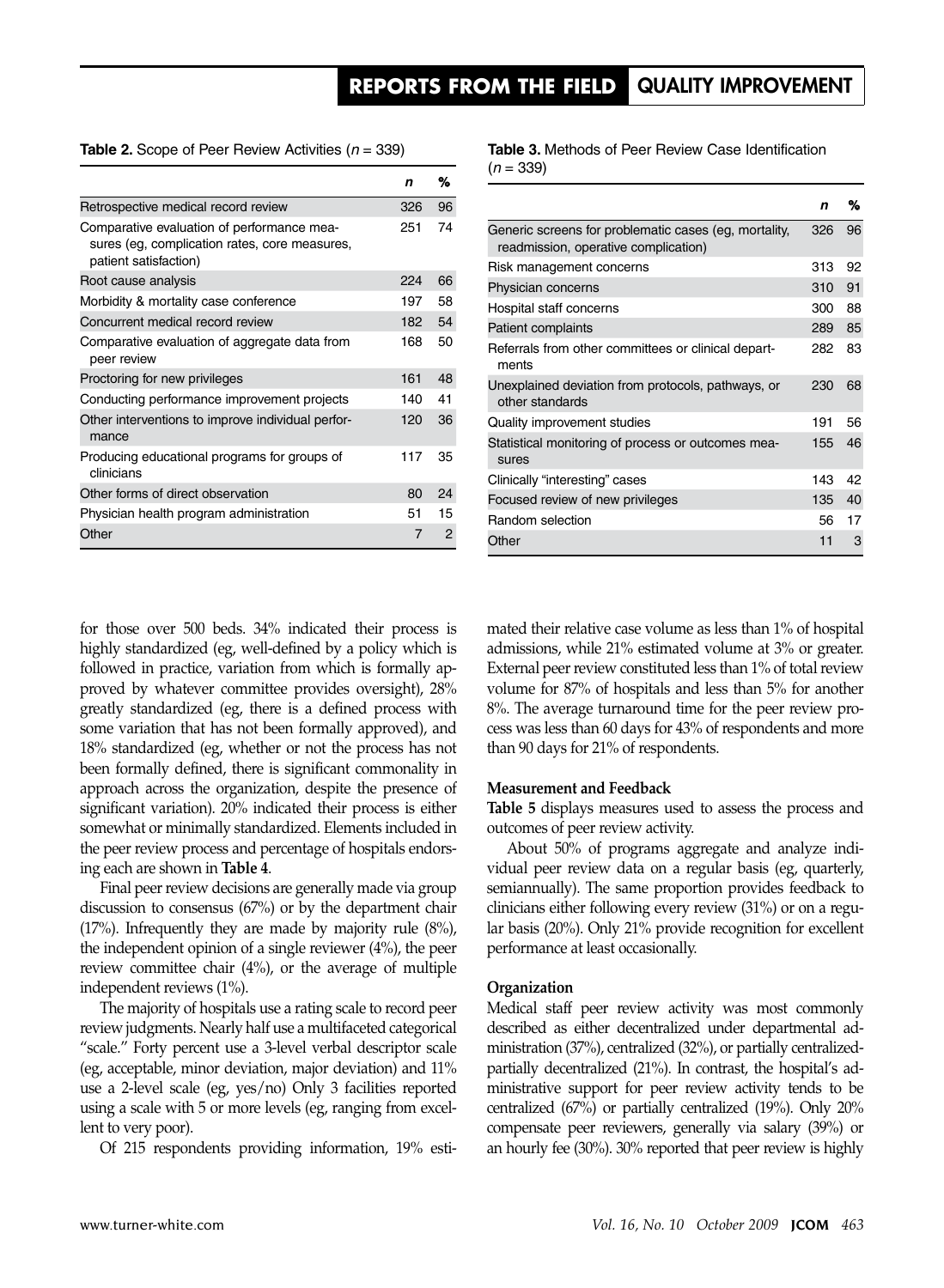### **peer review**

| <b>Table 4.</b> Elements Included in the Peer Review Process |  |  |  |
|--------------------------------------------------------------|--|--|--|
| $(n = 337)$                                                  |  |  |  |

|                                                                                                                                            | n   | %            |
|--------------------------------------------------------------------------------------------------------------------------------------------|-----|--------------|
| Categorization of an event type (eg, mortality, read-<br>mission)                                                                          | 273 | 81           |
| Recommendations for improved performance of an<br>individual clinician                                                                     | 236 | 70           |
| Patient harm                                                                                                                               | 219 | 65           |
| Identification of clinician-to-clinician issues (gaps in<br>communication, call coverage, supervision, coor-<br>dination among clinicians) | 208 | 62           |
| Other recommendations (referrals for additional re-<br>view, group education)                                                              | 196 | 58           |
| Overall quality of care rating for an individual clini-<br>cian                                                                            | 192 | 57           |
| Rating of whether an untoward event was prevent-<br>able                                                                                   | 180 | 53           |
| Identification of process of care issues involving<br>other disciplines, information systems, organiza-<br>tional policy/procedures        | 180 | 53           |
| Identification of contributory factors (eg, high-risk<br>patient or procedure)                                                             | 174 | 52           |
| Rating of the degree of deviation from the standard<br>of care                                                                             | 143 | 42           |
| Written case analysis                                                                                                                      | 133 | 39           |
| Structured ratings of specific elements of individual<br>performance (legibility, quality of history and<br>physical exam)                 | 128 | 38           |
| Rating of whether an individual clinician could have<br>prevented an event                                                                 | 124 | 37           |
| Other                                                                                                                                      | 7   | 2            |
| None of the above                                                                                                                          | 2   | $\mathbf{1}$ |

interdependent with hospital performance improvement activity. The same proportion reported high interdependence in relation to risk management.

Administrative staff support for peer review was quantified by 290 respondents. Roles include nurses or other nonphysician clinicians (85%), administrative assistants (58%), physicians (40%), technical analysts (31%), and information systems specialists or programmers (21%). Excluding physician reviewers, a median (IQR) of 1.1 (0.6-2.1) full-time equivalent staff per 100 beds support peer review program administration. Programmers and technical analysts are uncommonly found in peer review support roles in hospitals under 100 beds. Higher total support staffing per 100 beds is best predicted by greater process standardization, broader scope of activities, and smaller bed-size, which together explain about 23% of variance. Staffing levels were not significantly associated with reviewer participation, perceived quality impact, or medical staff satisfaction.

#### **Table 5.** Process and Outcome Measures Tracked  $(n = 329)$

|                                                                                                                          | n   | ℅  |
|--------------------------------------------------------------------------------------------------------------------------|-----|----|
| Trends in adverse event rates (either globally or by<br>event type)                                                      | 178 | 54 |
| Trends in targeted clinical performance measures                                                                         | 168 | 51 |
| Case review volume                                                                                                       | 162 | 49 |
| Trends in individual or group performance on spe-<br>cific elements of care evaluated through the peer<br>review process | 145 | 44 |
| Counts and/or patterns of recommendations for<br>improved performance of clinicians                                      | 136 | 41 |
| Counts and/or patterns of process of care improve-<br>ment opportunities identified                                      | 126 | 38 |
| Turnaround time for case review                                                                                          | 59  | 18 |
| We do not track and review any process or out-<br>come measures in relation to our peer review<br>program                | 59  | 18 |
| Counts and/or topics of recommendations for<br>group educational events                                                  | 57  | 17 |
| Case review backlog                                                                                                      | 47  | 14 |
| Counts of clinicians recognized for excellent per-<br>formance                                                           | 21  | 6  |
| Other                                                                                                                    | 4   | 1  |

#### **Perceived Participation, Impact, and Future Plans**

Reviewer participation was described as excellent or very good among 53%, and fair or poor among 24%. 24% of respondents felt it is very likely that the peer review program makes a significant contribution to the quality of patient care; 33% said it is likely, and 31% somewhat likely. Medical staff perception of the peer review process was described as excellent or very good by 29%, and fair or poor by 34%. The estimated likelihood of a program change within 12 months was very likely among 29%, and likely or somewhat likely among 41%.

#### **Multivariate Analysis**

Multivariate models for perceived reviewer participation, quality impact, and medical staff perception of the process explain a substantial proportion of the observed variances. **Table 6** summarizes the program features that appear in the models. Controlling for other factors, major teaching hospital status predicts a 1-level change in the perceived impact on quality with an odds ratio (OR; 95% confidence interval [CI]) of 2.0 (1.1–3.8). In bivariate analysis, this relationship is not significant  $(P = 0.1)$ . With this exception, respondent and hospital characteristics are not significant independent predictors in the models. None of the survey items in combination can explain more than 8% of the variance in the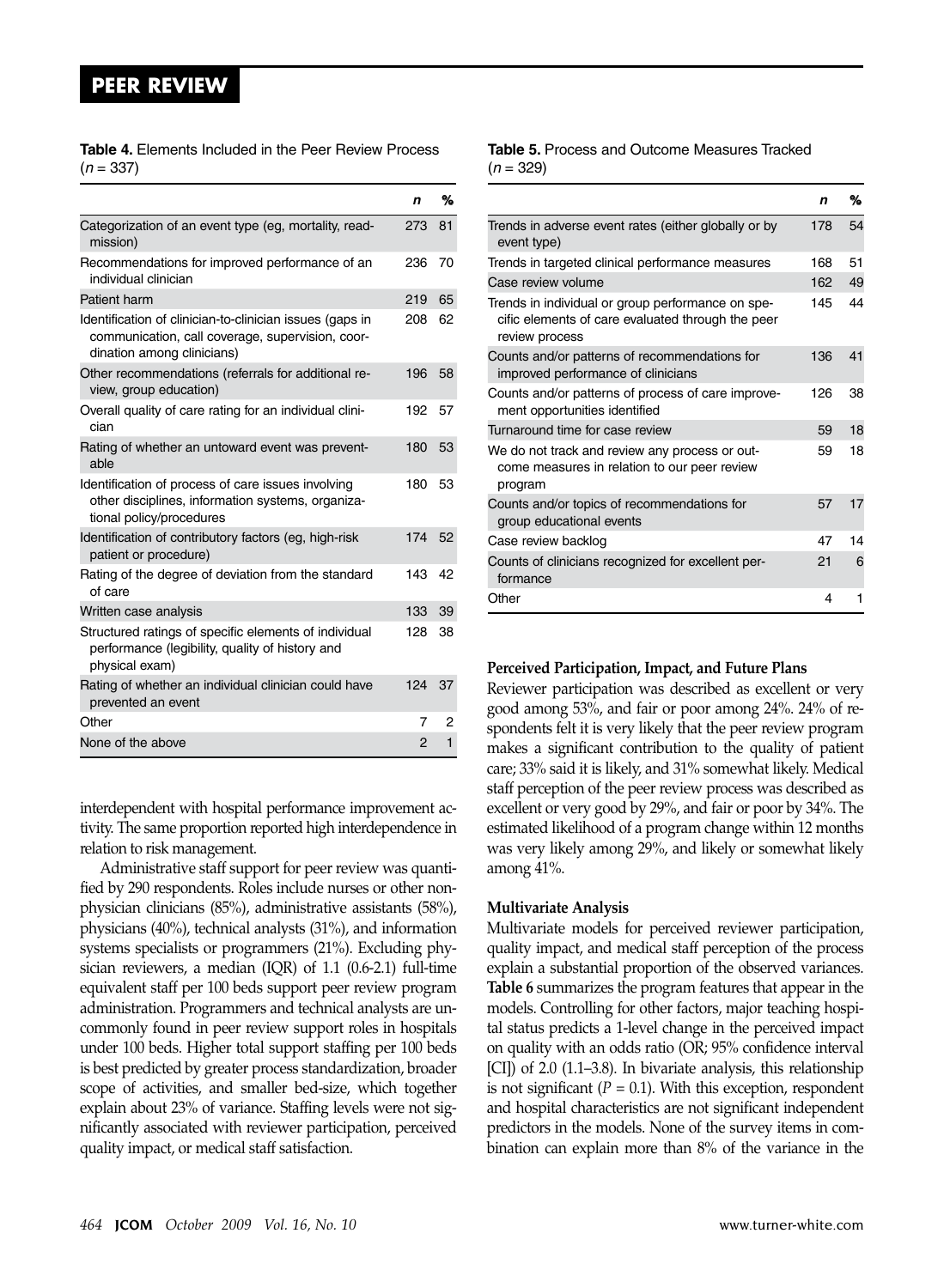**Table 6.** Multivariate Models Predicting Key Peer Review Program Outcome Variables\*

| Reported reviewer participation ( $r^2 = 34\%)$                                                                                                                                                                                                                                                              |                                                                                                                                                                                                                                                                                                                                                                                           |
|--------------------------------------------------------------------------------------------------------------------------------------------------------------------------------------------------------------------------------------------------------------------------------------------------------------|-------------------------------------------------------------------------------------------------------------------------------------------------------------------------------------------------------------------------------------------------------------------------------------------------------------------------------------------------------------------------------------------|
| Standardization of peer review process<br>Regular feedback to clinicians of the results of peer review<br>Integration with hospital performance improvement activity<br>Recognition of excellence<br>Identification of clinician-to-clinician issues<br>Centralized or partially centralized review activity |                                                                                                                                                                                                                                                                                                                                                                                           |
| Perceived impact on quality and safety                                                                                                                                                                                                                                                                       |                                                                                                                                                                                                                                                                                                                                                                                           |
| Best model ( $r^2 = 53\%)$<br>Reported reviewer participation<br>Access to pertinent diagnostic studies during case review<br>Governance of peer review process<br>Sharing peer review information with the board<br>Case review volume $\geq$ 1% of hospital admissions                                     | Best alternative model ( $r^2 = 43\%)$<br>Standardization of peer review process<br>Integration with hospital performance improvement activity<br>Active governance of peer review process<br>Turnaround time for peer review under 90 days<br>Identification of clinician-to-clinician issues<br>Recognition of excellence<br>Monitoring adverse event trends<br>Major teaching hospital |
| Reported medical staff satisfaction                                                                                                                                                                                                                                                                          |                                                                                                                                                                                                                                                                                                                                                                                           |
| Best model ( $r^2 = 52\%)$<br>Reported reviewer participation<br>Perceived quality impact                                                                                                                                                                                                                    | Best alternative model ( $r^2 = 22\%)$<br>Standardization of peer review process<br>Integration with hospital performance improvement activity<br>Turnaround time for peer review under 90 days<br>Recognition of excellence<br>Prereview case screening by physicians                                                                                                                    |

\*Complete details of model parameters available on request from author.

estimated likelihood of program change. Lack of standardization of process is the major associated factor. In contrast to programs with decentralized review activity, those with centralized or partially centralized activity were less likely to report review volume over 1%, with an OR (CI) of 0.46 (0.24–0.87). Centralized or partially centralized review activity was associated with greater perceived quality when controlling for case volume but not when also controlling for the degree of process standardization.

#### **Discussion**

Few studies have looked at peer review practices in aggregate [3–5]. Our survey sought to obtain information about current hospital medical staff peer review practices in the United States. Our results revealed wide variation in peer review program scope, structure, process and governance across a sample of 339 acute care hospitals (7% of U.S. total), along with associations between program features and perceived reviewer participation, medical staff satisfaction, and impact on quality of care.

The program features associated with perceived impact on quality of care included recognition for outstanding clinical performance; standardization and governance of peer review process; integration with hospital performance improvement activity; timeliness of review; and identification of contributory clinician-to-clinician issues during case review. These factors have face validity as elements of better process and may account for the greater perceived program impact.

The perception that medical staff had a positive opinion about the peer review process was associated with perceived program impact on quality. This is an encouraging finding and suggests that the more a peer review program relies on quality improvement principles and systems thinking, the more likely it will be embraced by the medical staff, potentially enhancing the quality of care.

We found widespread inclination toward program change. 70% of respondents estimated that modifications of peer review program structure, process, or governance would be at least somewhat likely within the next year.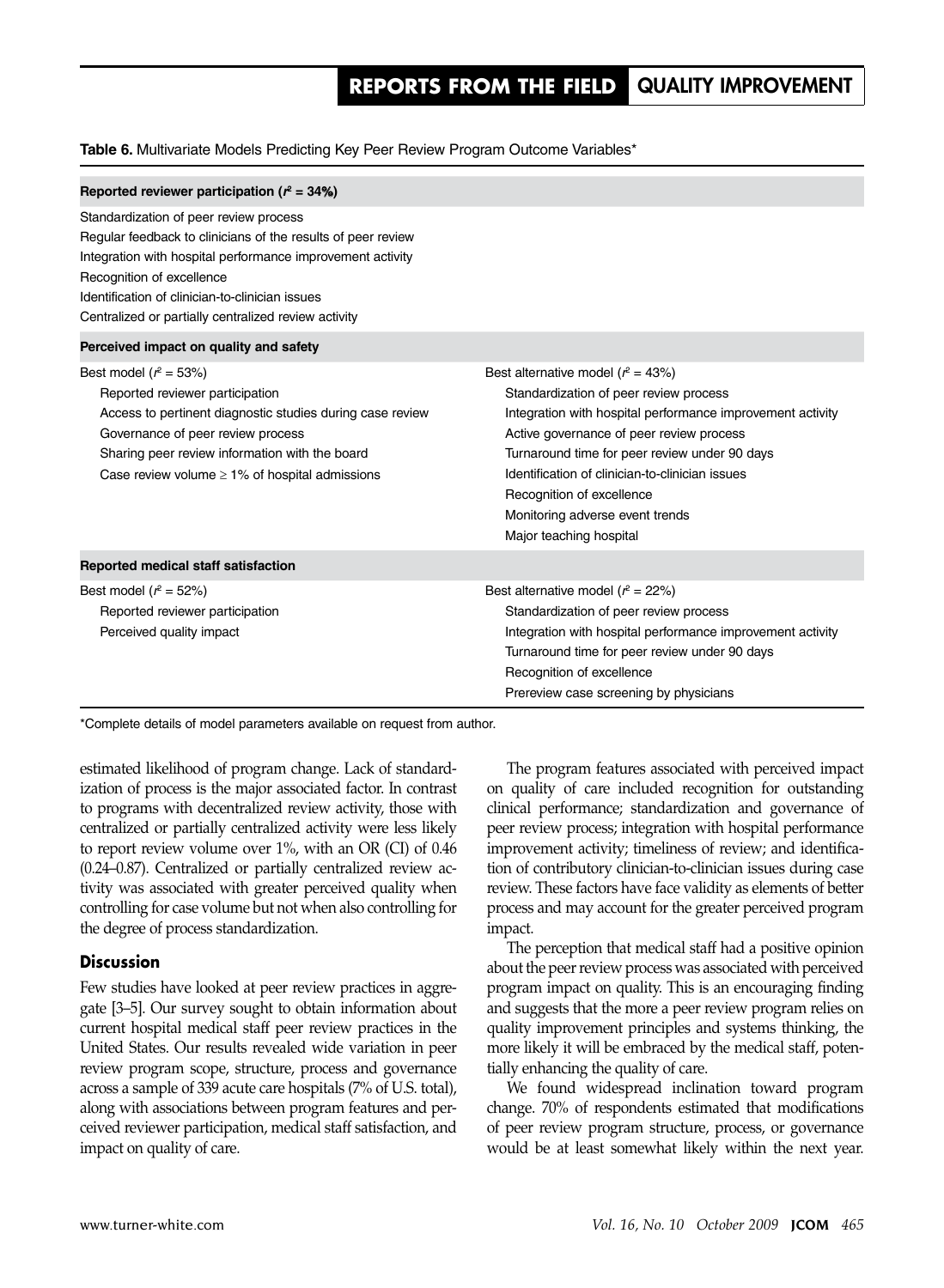## **peer review**

Even so, we could not develop an adequate multivariate predictive model. Our results could have been confounded by the effect of Joint Commission standards for ongoing and focused professional practice evaluation (OPPE/FPPE), which took effect January 2008. Indeed, these standards were referenced in several comments to the survey. Nonetheless, we received even more comments reflecting internal organizational drivers of change and dissatisfaction with current practice.

The significance of case volume in the regression model  $(≥ 1%$  of admissions reviewed associated with perceived impact on quality) may seem counter to quality improvement principles; however, in general, clinical care is not a well-controlled process. Weinberg and Stason found a 6% rate of quality improvement opportunities among admissions to a primary care service in a community hospital [6]. Thus, low peer review case volume may result in neglect of many potential opportunities for improvement and might also hamper efforts to provide timely performance feedback to medical staff.

Overall, our survey findings point to the need to improve the peer review process. If hospitals and their medical staffs have come to embrace the quality improvement movement over the past decade, it is less clear that peer review is routinely conducted within that framework. Few frequently recognize excellent performance. For the majority, there is significant room for improvement in terms of the degree of integration with hospital performance improvement activity and the timeliness with which data is aggregated, analyzed, and shared with clinicians.

There is also significant opportunity to better standardize the peer review process and improve the tracking of outcome measures for peer review. It appears that few have thought it important to do this. We believe this stems from an underlying failure of program governance. It would be difficult to systematically improve and standardize peer review processes without diligent governance, leadership support, and attention to program metrics.

The interrater reliability of peer review methods has received considerable scrutiny [7,8]. Greater interrater reliability has been seen with the use of structured ratings of specific elements of performance using a 5-level scale ranging from excellent to very poor [9]. Only 38% of hospitals in our sample employed structured ratings for specific performance elements, and virtually none used a 5-level rating scale. Unstructured ratings and scales with fewer than 5 levels have unacceptably low reliability [7].

A more reliable approach to performance measurement also would support the OPPE/FPPE process. Sanazaro and Worth have shown that even relatively small sample sizes may suffice to reliably compare performance when

structured ratings are used [10]. Such changes are advisable if peer review is to be an ongoing exercise in clinical performance measurement and improvement rather than an isolated, binary judgment of competence.

We observed a median of 1.1 full-time equivalent staff committed to peer review program support per 100 beds. This represents only 0.2% of the national average of 495 staff per 100 beds [11]. Further staffing research is recommended to better understand infrastructure needs in relation to peer review program design and related processes (eg, performance improvement, risk management).

Our study has significant limitations. The data are selfreported, without independent validation. We did not compare perceptions of program impact on quality to objective clinical quality and outcomes measures. Our sampling method was unbiased only with respect to each partnering organization and, in aggregate, overrepresented major teaching hospitals. There is also the potential for nonresponse bias.

Medical staff peer review in the United States appears to be evolving from a model focused primarily on the lowest performers to one more closely aligned with contemporary quality improvement philosophy. Our study offers a framework for thinking about the range of potential options for improvement and highlights those likely to have the greatest impact. Medical staffs should consider applying quality improvement principles to their peer review programs, with particular attention to enhancing clinical performance measurement methods and program governance. Additional research is necessary to further define best practice and more directly demonstrate the value of peer review.

*Acknowledgments:Inaddition to thesupport provided by our organizational partners, we gratefully acknowledgethe contributions of Deborah Naglieri-Prescod, PhD, who managed the interface to Survey Monkey throughout the study period; Penelope Pekow, PhD, who provided adviceregarding statistical analysis and presentation; and Mark Keroack, MD, MPH, and Robert Klugman, MD, who critically reviewed our draft manuscript.*

*Corresponding author: Marc T. Edwards, MD, MBA, QA to QI Consulting, 111 Hunter Dr., West Hartford, CT 06107, marc@QAtoQI.com.*

#### **References**

- 1. Haines S. Hospital peer review systems: an overview. Health Matrix 1984–5;2:30–2.
- 2. American Hospital Association data. Accessed 30 Nov 2007 at www.thirdwaveresearch.com/aha\_wizard/.
- 3. Ross K. Peer review in Texas: a survey of medical staffs. Tex Med 1987;83:91–3.
- 4. Rosen HM, Feigin W. Quality assurance and data feedback. Health Care Manage Rev 1983;8:67–74.
- 5. Lichtmacher A. Quality assessment tools: ACOG Voluntary Review of Quality Program, peer review reporting system.